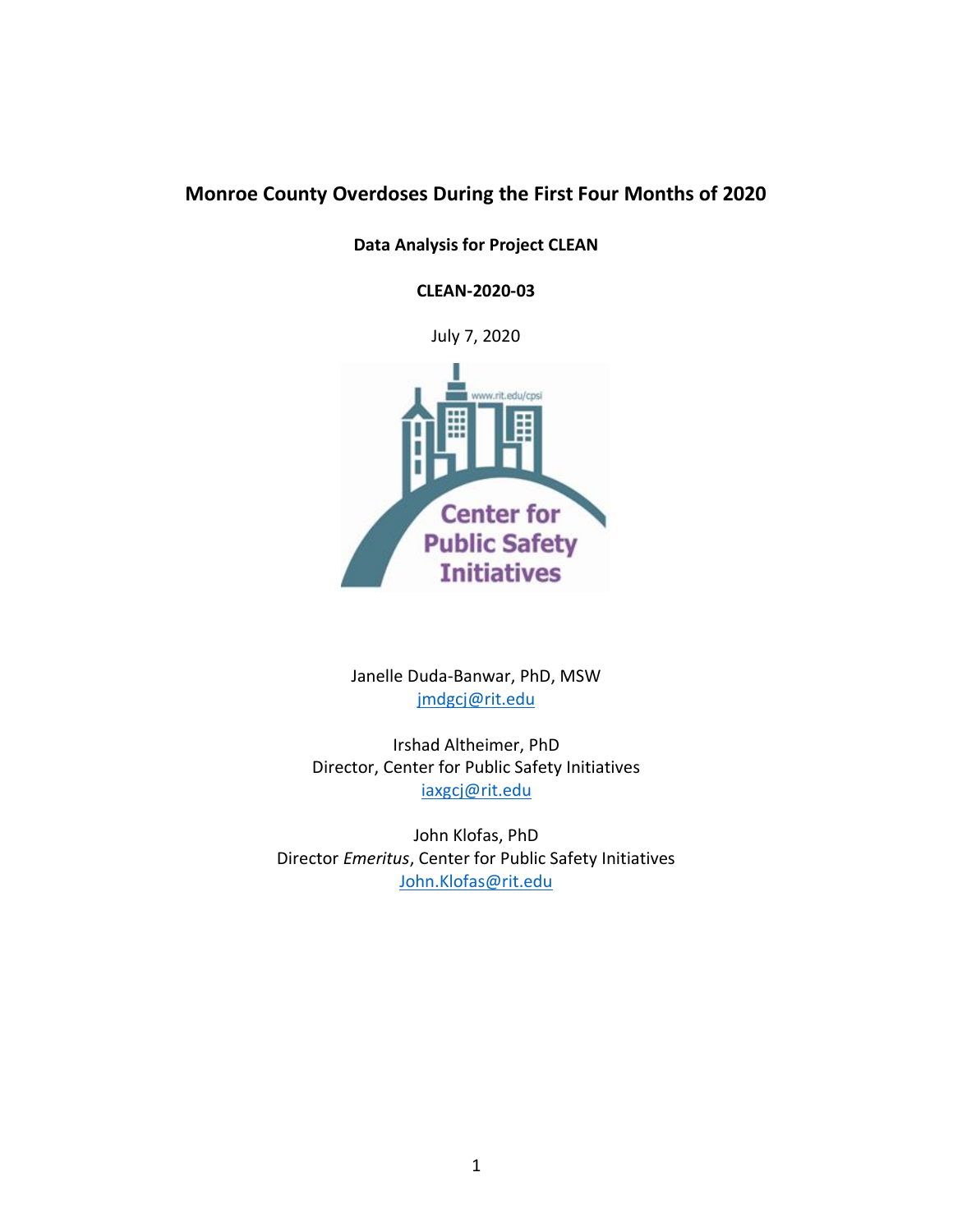## **Introduction**

This paper provides an overview of overdoses in Monroe County through April 2020, with a focus on comparing the first four months of 2020 to the same months in 2019 and 2018. The paper begins with monthly overdose data, January 2017 through April 2020. We breakout the data at the county level, then down to the city and town/village levels, followed by the Project CLEAN target area. Next, we compare overdose data during the four-month time periods, and then specifically look at fatal overdoses during these four months.

The year 2020 has been a year like no other, with the COVID-19 pandemic hitting communities hard. There is reason to believe that the pandemic is impacting overdoses both locally and [nationally.](https://www.washingtonpost.com/health/2020/07/01/coronavirus-drug-overdose/) CPSI published a [paper](https://www.rit.edu/liberalarts/sites/rit.edu.liberalarts/files/docs/CRIM%20Resources/COVID-19%20Pandemic%20and%20the%20Opioid%20Epidemic%20_WP%202020_03.pdf) highlighting these concerns in April 2020.

## **Monroe County Overdoses**

The chart below shows the total number of overdoses known to law enforcement beginning January 2017 through to April 2020. The data indicate that while there was a significant decrease in overdoses that began in November 2018 (n =74) and continued through April 2019 ( $n= 37$ ), during the summer of 2019, overdoses again increased, peaking in July ( $n = 110$ ). Since January 2020, overdoses have been increasing, however the month of April again saw a decrease in overdoses (n = 61).



When specifically looking at overdose data comparing Rochester to Monroe County towns and villages, the two geographies generally share some similar patterns, but there are exceptions. For example, February through June 2019, overdoses increased and decreased together.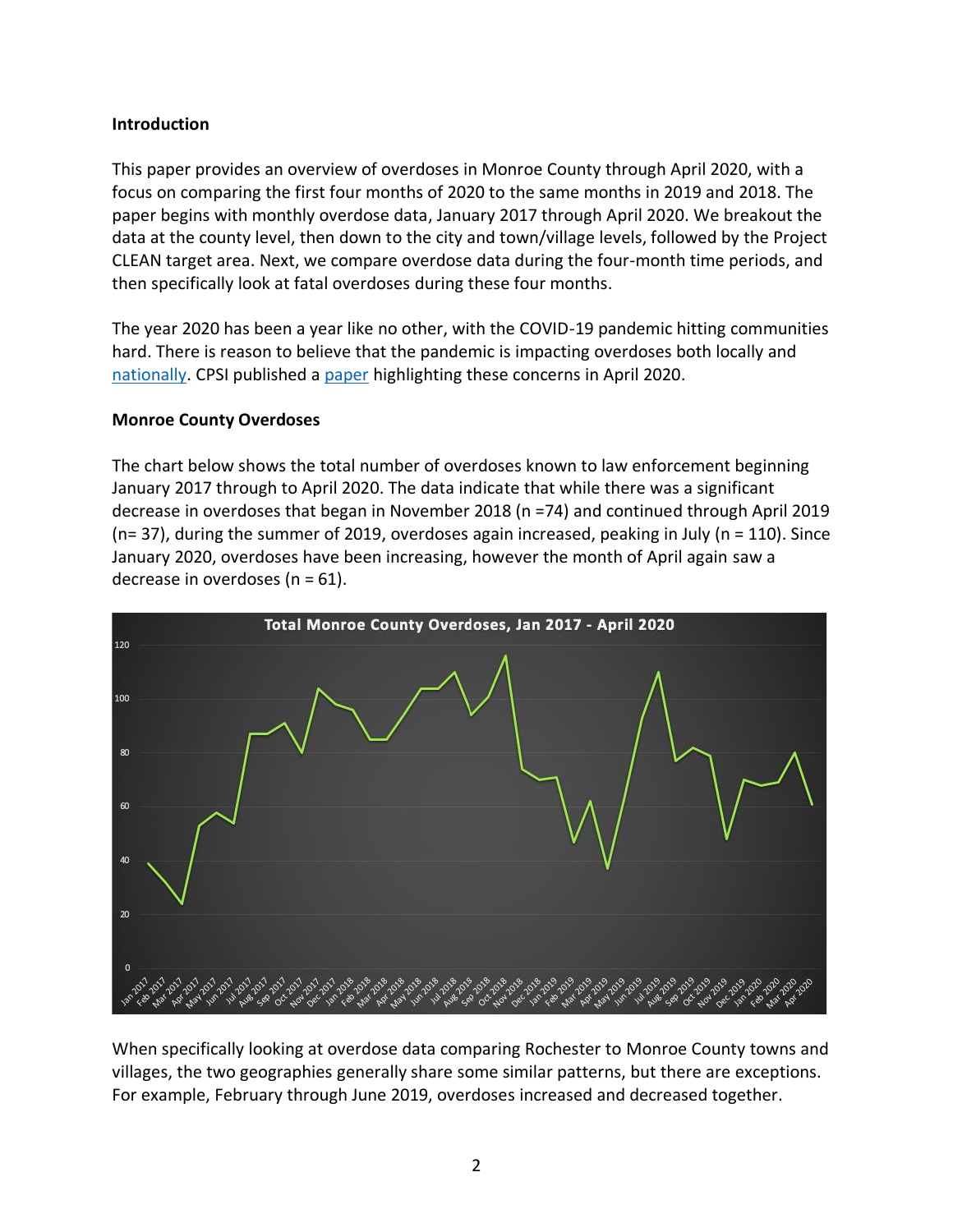However, in the most recent months, overdoses in Rochester increased in March (n = 25) while decreasing in the towns and villages ( $n = 25$ ).



Next, we look at overdoses in the Project CLEAN target area over the same time period. Since January 2017, there have been at least 2 overdoses every single month in the target area with the exception of March 2017 (zero overdoses). Overdoses range from 2-14 each month. This area seems to follow a similar pattern to both the city and towns/villages, with a steady increase in overdoses through September 2018, followed by a decrease, then an increase again in June 2019, followed by a decrease and then again an increase in February 2020.

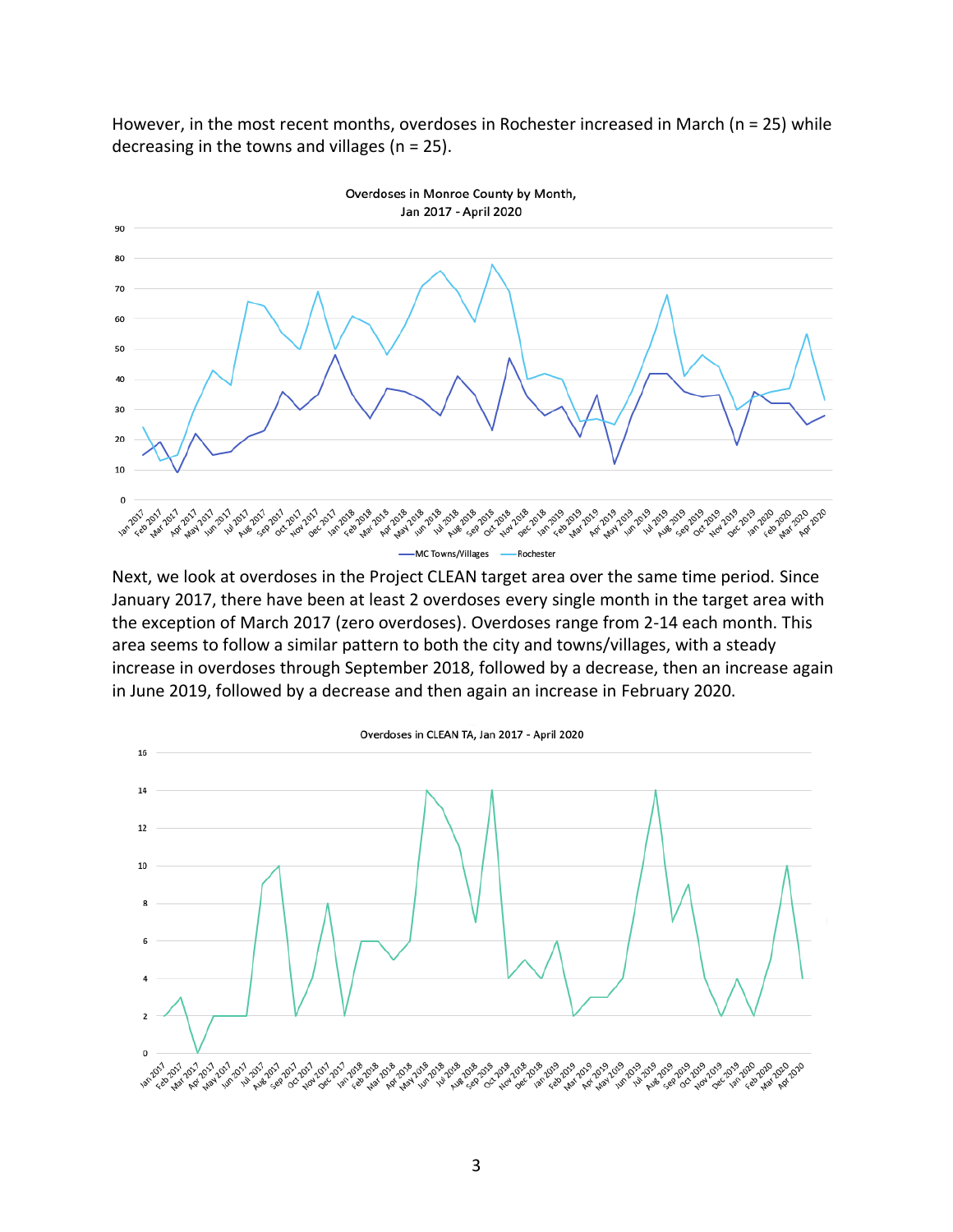### **Overdoses, January – April 2018, 2019, 2020**

Next, we look specifically at the first four months of 2020. These four months were unique in that the COVID-19 pandemic arrived in NY State in the middle of March 2020, resulting in all but essential businesses closing on March 18<sup>th</sup> by order of NY State Governor Cuomo.

The data from the first four months indicate that there is an increase in overdoses in 2020 compared to 2019. While the numbers are not the same as the 2018 peak, the overdoses in the target area did increase from 2018 to 2020 by one (23 overdoses the first four months of 2018 and 24 in 2020). March was a particularly troublesome month for the target area. This was also the month when NY PAUSE began as a response to the COVID-19 pandemic. Note that the total Rochester overdoses include the overdoses in the CLEAN Target Area.

|                                           | <b>Fatal and Nonfatal</b>              | Year | Jan | Feb            | March | April | Total |
|-------------------------------------------|----------------------------------------|------|-----|----------------|-------|-------|-------|
|                                           |                                        | 2018 | 96  | 85             | 85    | 94    | 360   |
| Overdoses in<br><b>Monroe County</b>      | 2019                                   | 71   | 47  | 62             | 37    | 217   |       |
|                                           |                                        | 2020 | 69  | 69             | 80    | 61    | 279   |
| <b>Fatal and Nonfatal</b><br>Overdoses in |                                        |      | Jan | Feb            | March | April | Total |
|                                           |                                        | 2018 | 35  | 27             | 37    | 36    | 135   |
|                                           | <b>Monroe County</b><br>Towns/Villages | 2019 | 31  | 21             | 35    | 12    | 99    |
|                                           |                                        | 2020 | 33  | 32             | 25    | 28    | 118   |
|                                           |                                        |      |     |                |       |       |       |
|                                           |                                        |      | Jan | Feb            | March | April | Total |
|                                           | <b>Fatal and Nonfatal</b>              | 2018 | 61  | 58             | 48    | 58    | 225   |
|                                           | Overdoses in                           | 2019 | 40  | 26             | 27    | 25    | 118   |
|                                           | Rochester                              | 2020 | 36  | 37             | 55    | 33    | 161   |
|                                           | <b>Fatal and</b>                       |      | Jan | Feb            | March | April | Total |
|                                           | Nonfatal                               | 2018 | 6   | 6              | 5     | 6     | 23    |
|                                           | Overdoses in                           | 2019 | 6   | $\overline{2}$ | 3     | 3     | 14    |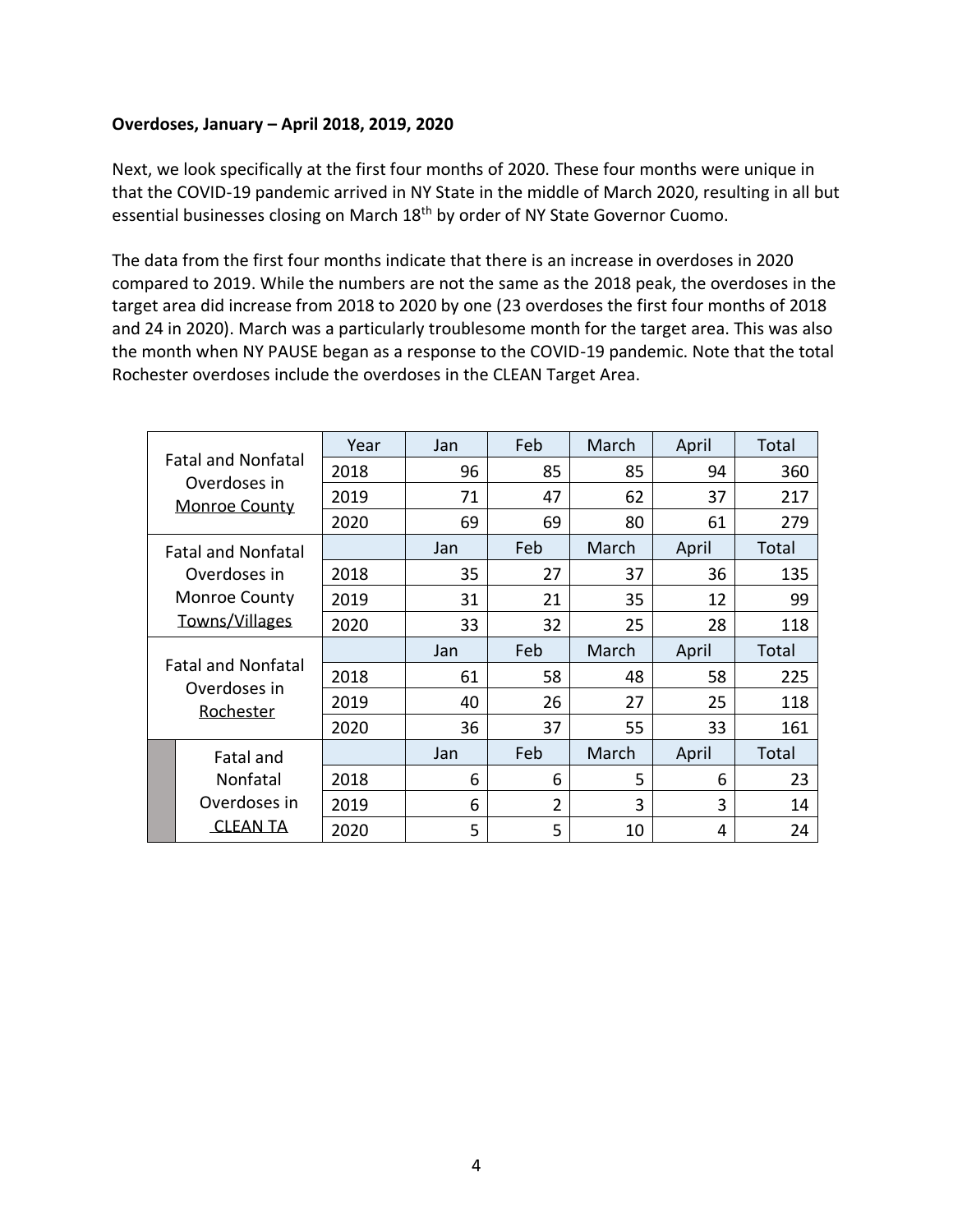Fatal overdoses, are showing a serious cause for concern, as they increased by 62% from 2019  $(n = 32)$  to 2020  $(n = 52)$  across the county, and were nearly the same as in 2018  $(n = 54)$ . It seems that this increasing trend is being driven by fatal overdoses in the city, as there were more than double the number of fatal overdoses in the city in 2020 (n = 34) compared to 2019 (n = 13) during January through April.

|                                                              |                                 | Year | Jan            | Feb      | March | April          | Total |
|--------------------------------------------------------------|---------------------------------|------|----------------|----------|-------|----------------|-------|
|                                                              | Fatal Overdoses in              | 2018 | 14             | 16       | 12    | 12             | 54    |
|                                                              | <b>Monroe County</b>            | 2019 | 10             | 10       | 7     | 5              | 32    |
|                                                              |                                 | 2020 | 7 <sup>1</sup> | 16       | 17    | 12             | 52    |
|                                                              |                                 |      | Jan            | Feb      | March | April          | Total |
| Fatal Overdoses in<br><b>Monroe County</b><br>Towns/Villages |                                 | 2018 | 7              | 8        | 7     | 7              | 29    |
|                                                              |                                 | 2019 | 6              | 7        | 4     | $\overline{2}$ | 19    |
|                                                              |                                 | 2020 | $\overline{2}$ | 7        | 6     | 3              | 18    |
| Fatal Overdoses in<br>Rochester                              |                                 |      | Jan            | Feb      | March | April          | Total |
|                                                              |                                 | 2018 | 7              | 8        | 5     | 5              | 25    |
|                                                              |                                 | 2019 | 4              | 3        | 3     | 3              | 13    |
|                                                              |                                 | 2020 | 5              | 9        | 11    | 9              | 34    |
|                                                              |                                 |      | Jan            | Feb      | March | April          | Total |
|                                                              | Fatal                           |      |                |          |       |                |       |
|                                                              |                                 | 2018 | $\Omega$       | 0        | 0     | 0              | 0     |
|                                                              | Overdoses in<br><b>CLEAN TA</b> | 2019 | 1              | $\Omega$ | 0     | 0              | 1     |

 $1$  Note that while the Heroin Task Force reported 8 fatal overdoses in January 2020 across the County, the database we received only indicated 7 fatal overdoses in January 2020. We expect this number to change when we receive May and June's overdose data from the Heroin Task Force.